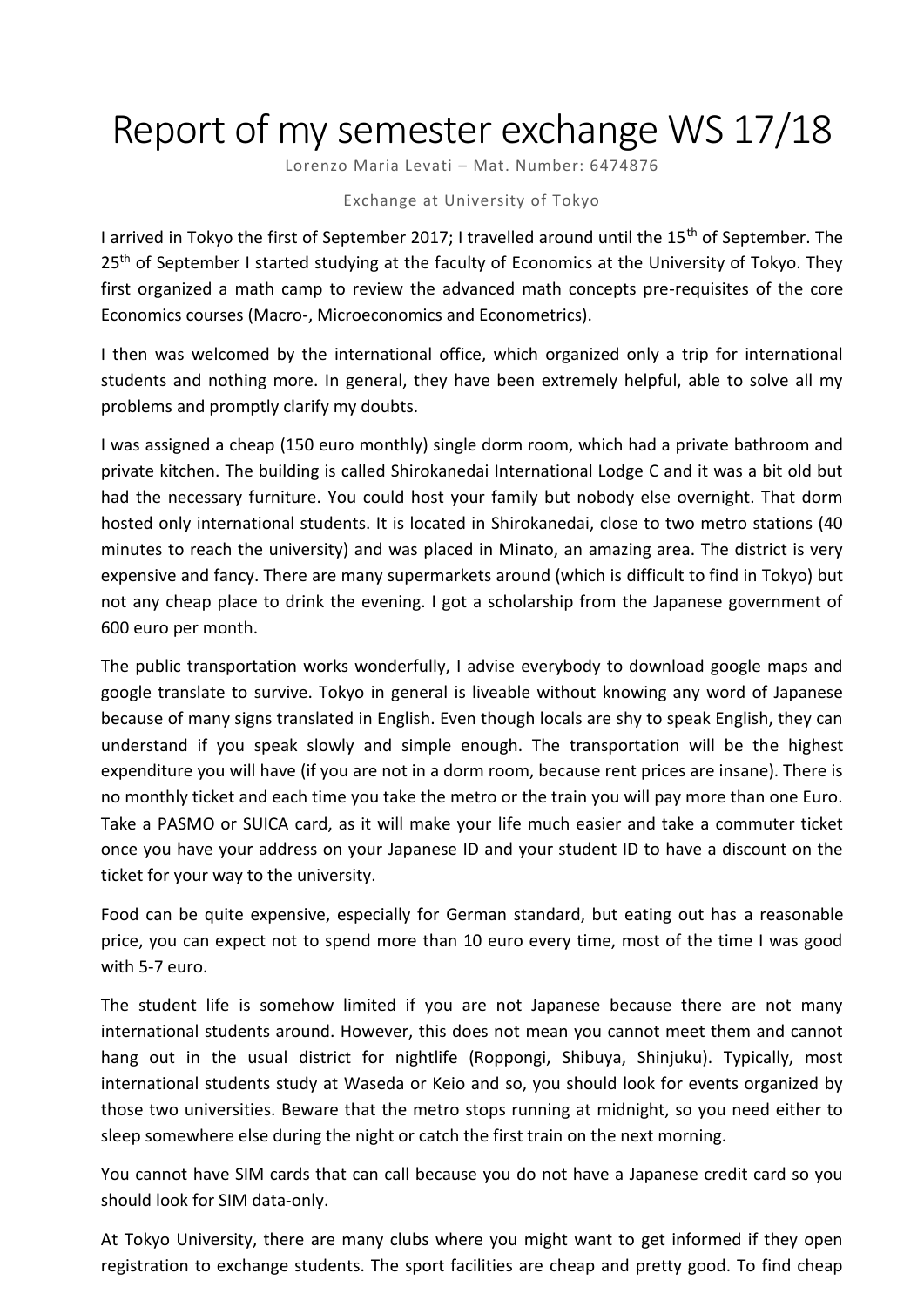sport opportunities look at the district sport centre, in Minato there was one charging 4 euro per entry to the gym or swimming pool and 2 euro per entry to any course.

There is many nice events in the city and I advise you to look at Facebook pages or online in general to be sure not to miss too much out of the many cultural events they hold. My favourite website was Tokyocheapo.

Following, I will describe what I did for my six courses I attended there (each course was worth five ECTS). I was in class with few students every time and the contact with the professor was frequent and helpful.

**Economics of the Family:** In this course, we were required to read once a week an article published on a top journal about family economics. Topics touched were marriage market (matching), children development, fertility policies, wage and social penalties of childbearing. The professor explained the methodology, the background and the results of the papers in great detail. He required us to intervene in class and engage in discussion, as it was the main mean of evaluation. At the end of the course, he asked us to prepare a referee report of a paper published in a top Economics journal. I chose to do a report on a paper that studied whether the potential extension of job opportunities for young women could affect their fertility and education behavior.

**Population Aging and the Generational Economy:** In this course, we studied the demographic effects on national economics. We discussed about demographic dividends and efficient fiscal structure. We framed all these concepts mainly in Asia, discussing every country position in this regard. At the end of the course, I wrote a term paper 10 pages long. I took the Italian household expenditure survey time series and I plotted the Italian families' fertility trend and analysed the external fertility margin across region, time and family characteristics.

**Labor Economics 2: Labor Supply:** In this course, we studied theory and applications of labour supply in the economy and its determinants. Part of the courses included Heckman correction, dynamic discrete model, intertemporal elasticity of labor supply, educational programs impact evaluation, and skill biased technical change. We also held a laboratory where we were required to hand a data analysis exercise on the Current Population Survey (CPS) data with R language. At the end of the course, I held a presentation on a paper concerning labor supply of women and a referee report on a forthcoming paper on Journal of Labor Economics about characteristics of migrants in northern and southern Italy.

**Labor Market Fluctuations and Wage Dispersion:** In this course, we studied models of search theory applied to macroeconomics. To do this, we analysed milestone papers on Mincerian Wage Specification and Ben-Porath Model, Partial Equilibrium Search Model, Optimal Unemployment Insurance, and General Equilibrium Matching Model. The class presented the theory behind these important papers and the math derivation of the results and models. For the final evaluation of the class, I held a presentation on the productivity gains of migrations facilitations in China. I kept in touch with the professor; he pushed me and another student to publish together a paper. We worked on it while I was there but we failed to produce a satisfactory final output.

**Personnel and Organizational Economic:** In this course, we studied the personnel management in the field of industrial and organizational Economics. The topics touched were human capital theory, job assignment, tournament theory, incentive contracts, performance measures, teams,